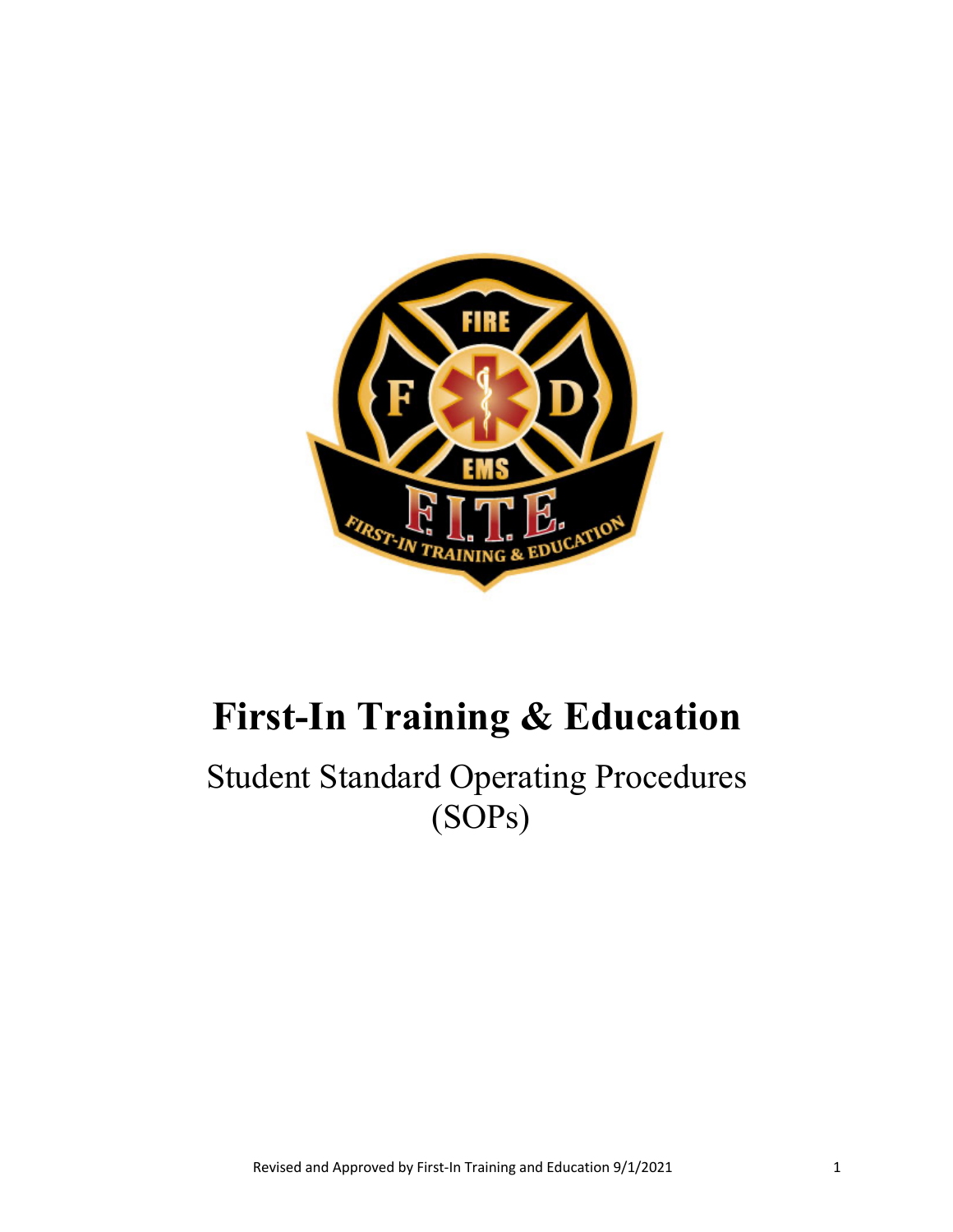#### **First-In Training and Education (F.I.T.E.) Personnel Manual**  SOP 001 – Attitude and Behavior

Being a member of the F.I.T.E. Fire and EMS team is fun, educational, and personally rewarding. It is also not easy. This program demands a high standard of behavior and personal responsibility. This high standard includes, but is not limited to, your commitment to the following:

- I. I will treat others with respect at all times.
- II. I will conduct myself in a manner representative of the honor, integrity, and professionalism of the fire service both in and outside of class.
- III. I will abide by the rules and regulations of the Skills Center and F.I.T.E.
- IV. I will respect and appreciate the crews, facilities, and equipment of the schools and fire stations of which we are guests.
- V. I will come to class on-time and prepared mentally, physically, and logistically.
- VI. Safety is everyone's responsibility and I will speak up when I have concerns or do not understand instructions.
- VII. I will keep my instructors informed of any injuries, limitations, or needed accommodations so that I may participate to the best of my ability and get the most out of my time in class.
- VIII. Mistakes and failures are opportunities for growth and learning. I will look for these opportunities, learn from them, and share them for the benefit of the team.
- IX. I will give my best effort, combating complacency by anticipating what needs to be done and doing it to the best of my ability.
- X. I will avoid distractions and only use personal electronic devices during breaks or for instructor approved uses.
- XI. It is my responsibility to communicate with my company officers, classmates, and instructors to stay informed of assignments, drill locations, and other necessary information.
- XII. I will adopt a "leave it better than I found it" attitude and show it with my actions.
- XIII. I will protect the reputation of the F.I.T.E. name for those that came before me, my classmates, myself, and those that will follow me.

I have read, understand, and embrace the challenge of maintaining the high standards of First-In Training and Education's Fire and EMS program.

| Student Signature:         | Date: |  |  |
|----------------------------|-------|--|--|
| Student Email:             |       |  |  |
| Parent/Guardian Signature: | Date: |  |  |
| Parent/Guardian Email:     |       |  |  |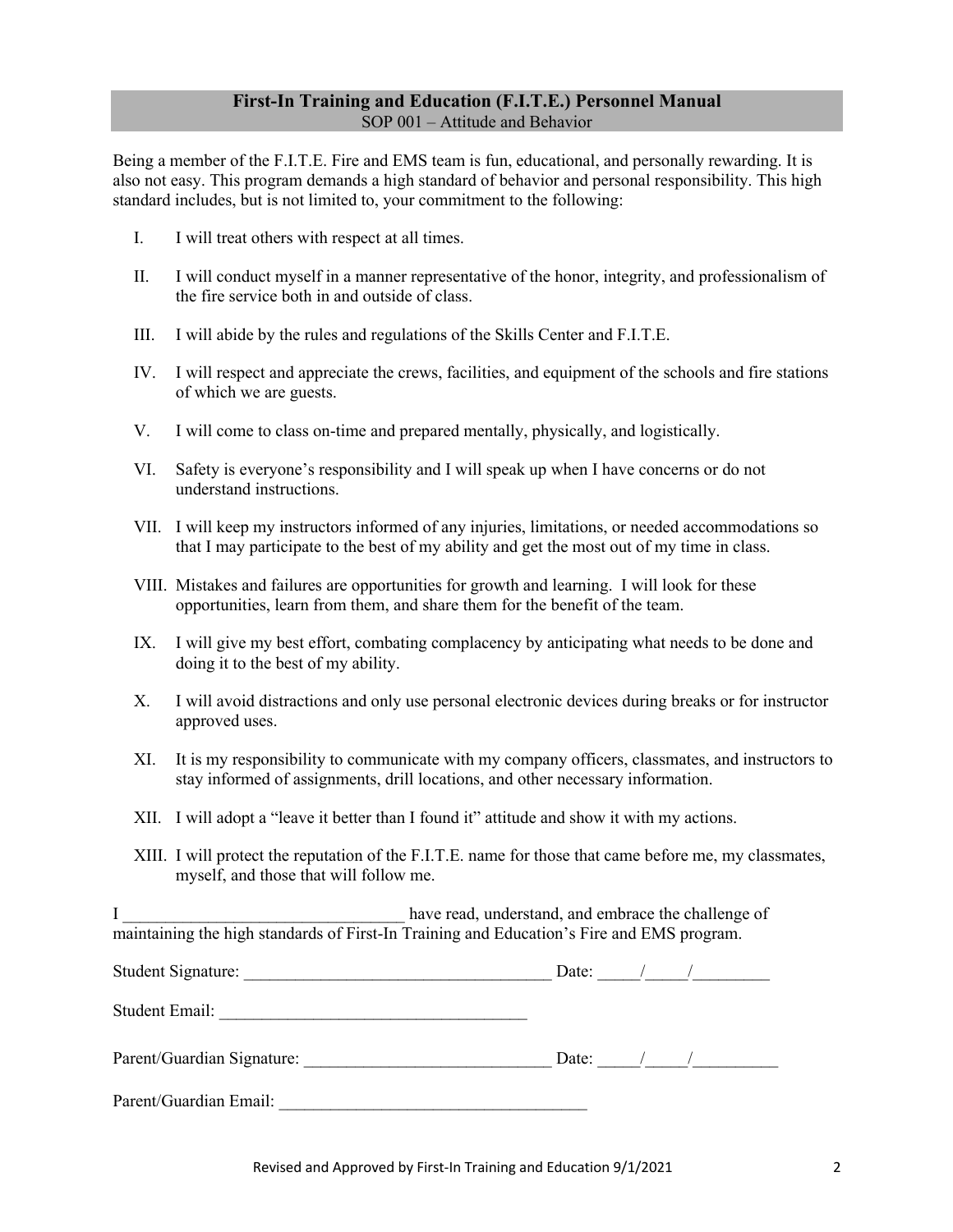#### **First-In Training and Education (F.I.T.E.) Personnel Manual**  SOP 002 – Attendance

The F.I.T.E. Fire and EMS program involves a large amount of hands-on and group activities, which cannot be made-up if missed. Attendance is therefore critical for students to have the opportunity to engage in these activities and learn the subject matter of the course. The program also seeks to expose students to and prepare them for the real-world expectations of the workplace. The F.I.T.E. attendance policy reflects the reasonable expectations of the fire service and most if not all employers. The F.I.T.E. Fire and EMS attendance policy is in addition to, and not in place of the attendance policies of the skills center or the student's home school district.

- I. It is the student's responsibility to familiarize themselves with, and abide by the attendance policies of F.I.T.E., the Skills Center, and their home school district.
- II. Class begins promptly at the assigned time. To be considered on-time students must be in class and fully prepared to begin the day's activities at the assigned time.
- III. Students will be recorded in attendance as **tardy** if they are in class and fully prepared to begin the day's activities *greater than or equal to one minute* late and *less than fifteen minutes* late.
- IV. Students will be recorded in attendance as **absent** if they are in class and fully prepared to begin the day's activities *equal to or greater than fifteen minutes* late.
- V. Students that are going to be greater than fifteen minutes late and therefore recorded as absent are still expected to attend whatever portion of the class that they are able. By attending the remaining portion, they will still have the opportunity to earn participation points, turn in assignments, keep informed of new assignments and materials covered, and engage in important class activities.

For the purpose of planning and coordinating the day's activities it is important that instructors are kept informed when students are going to be tardy or absent. This is also a standard expectation of the workplace. To achieve this, the F.I.T.E. Fire and EMS program replicates aspects of the "chain of command" typical of the fire service.

- VI. In the event that students are able to anticipate that they are going to be tardy, the student shall inform their company officer prior to the start of class. That company officer shall then inform the instructor.
- VII. In the event that students are able to anticipate that they are going to be absent, the student shall inform their company officer prior to the start of class. That company officer shall then inform the instructor.
- VIII. In the event that students are unable to anticipate that they are going to be absent or tardy, the student shall inform their company officer as soon as possible. That company officer shall then inform the instructor.
- IX. In the event that the student is unable, or feels unsafe contacting their company officer, they may contact their instructors by emailing or texting directly to the given email address of the program they are enrolled in.
- X. In the event that students are absent, they shall communicate with their company officer, their classmates, their instructors, and utilize all available resources to stay informed about what they missed and how to be prepared for the next class.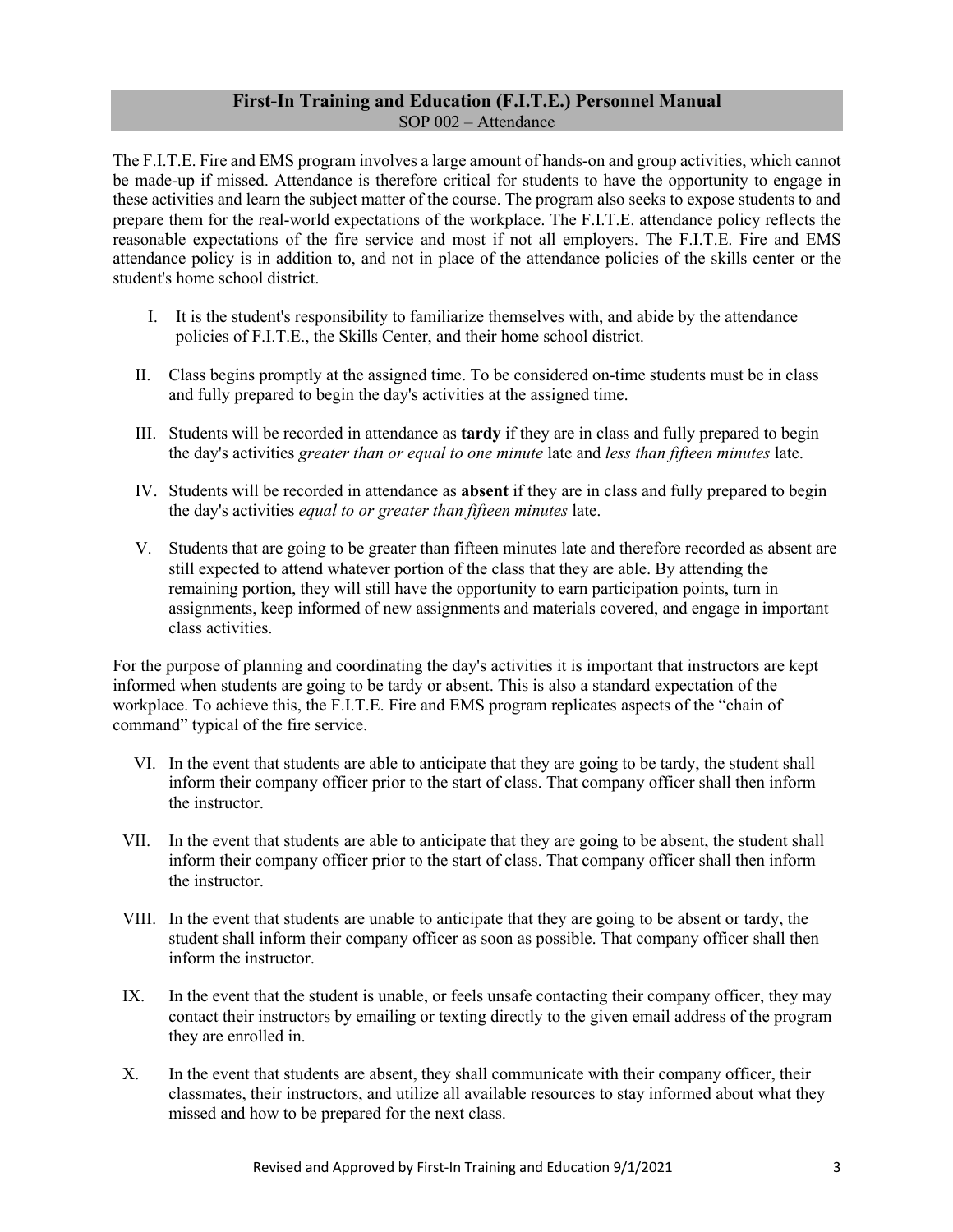- XI. In the event that students require early dismissal from class, they must have approval from the attendance office or provide an appropriately signed note from their legal guardian or home school prior to being released from class. *Students without the appropriate permissions will not be released from class prior to the normal dismissal time.*
- XII. Once the appropriate permissions have been established, students are required to sign-out prior to leaving.
- *XIII.* Informing the F.I.T.E. instructors by complying with the F.I.T.E. Fire & EMS policy does not excuse absences or tardies. Students and their guardians must still contact the attendance office as per the Skills Center attendance policy.
- XIV. *At no time shall compliance with the attendance policy be cause for the student to conduct unsafe acts such as speeding, using their phone while driving, etc.*

I have read, understand, and embrace the attendance policy of First-In Training and Education's Fire and EMS program.

| Student Signature: | Date: |  |  |
|--------------------|-------|--|--|
|                    |       |  |  |
| Parent/Guardian:   | Date: |  |  |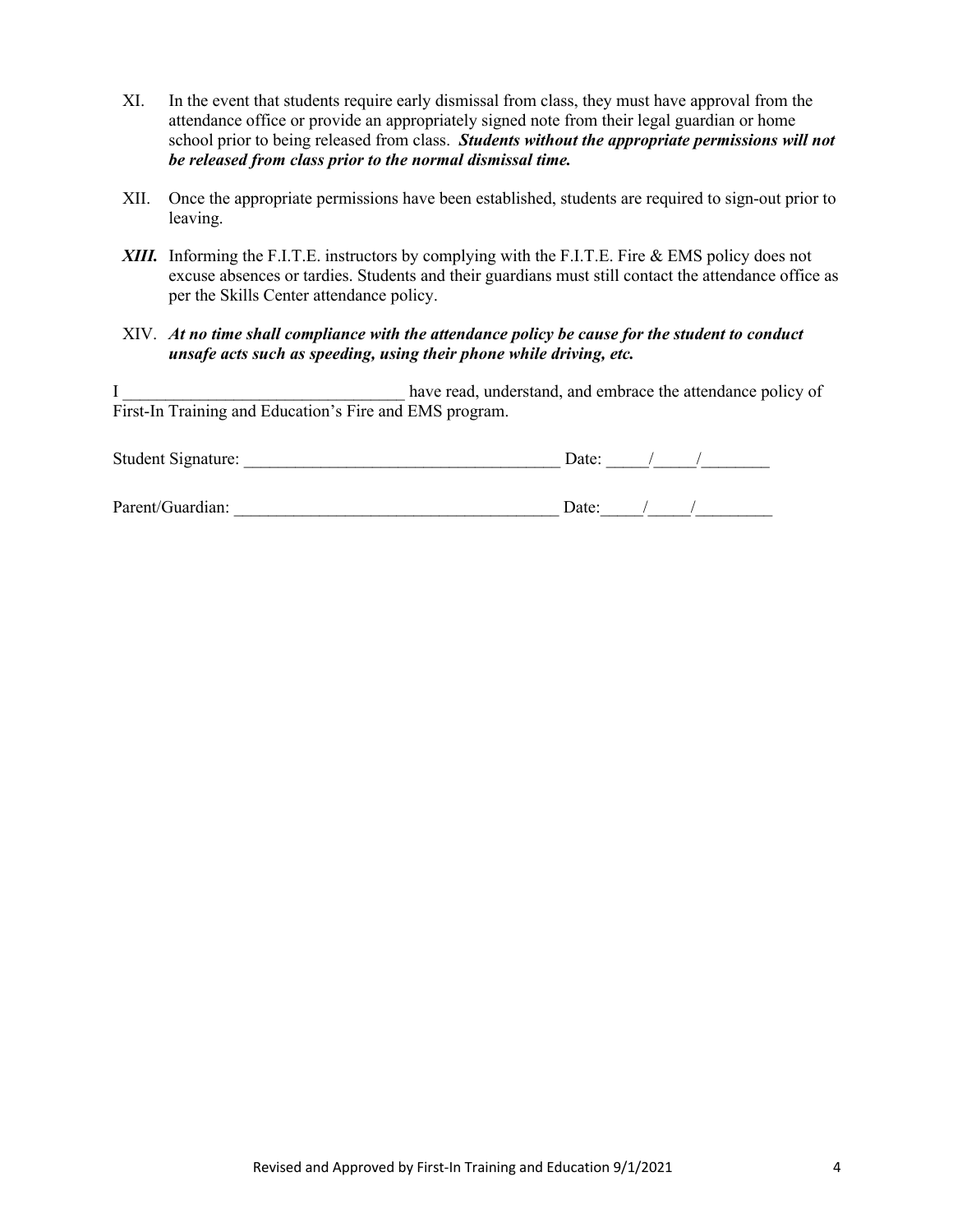# **First-In Training and Education (F.I.T.E.) Personnel Manual** SOP 003 – Uniforms and Equipment

Participation in the F.I.T.E. Fire and EMS program frequently requires that students participate in varied activities both on and off the Skills Center campus. Many activities are conducted outdoors regardless of weather conditions. For reasons of safety, identification, professionalism, and maintaining a safe learning environment it is important for students to come to class in the proper attire.

- I. Students are required to adhere to the dress code policies of the skills center and their home school district.
- II. When attending class on campus, students may, but are not required to wear their F.I.T.E. uniform clothing as part of their daily uniform.
- III. When attending class at any location other than the campus, students are required to wear their F.I.T.E. uniform clothing once it has been issued to them.
- IV. Students may but are not required to wear their F.I.T.E. uniform clothing to classes in their home school district.
- V. Wednesdays are designated health and wellness days that include physical exercise but be aware that we will be physically active EVERY DAY. Students are required to wear clothing appropriate for physical activity in the current weather conditions. Students are encouraged to bring a change of clothing to wear home or to their next class.
- VI. Once issued, the student's complete complement of firefighting gear shall be considered part of their uniform for station days. It is the responsibility of the student to have this complete complement in a state of readiness at the start of class.
- VII. Should boot sizes not be available for students, they shall provide their own rubber boots for use during drill day activities.
- VIII. Once issued, the student's personal six-foot length of rope shall be considered part of their daily uniform.
- IX. Staying hydrated is important for the student's health and safety. Students are required to provide and bring to class a one-gallon jug of water with their name permanently identified on it as part of their daily uniform. \*
- X. It is the student's responsibility to properly clean and maintain their uniform items.
- XI. Books and other classroom materials checked-out by students shall be brought with the student to each classroom day.
- XII. Uniform items or equipment issued or required by instructors that is not specifically identified in SOP 003 are still covered by the policies of SOP 003 and shall be regarded in accordance with the instructor's instructions.
- XIII. Students will be subject to fines equal to the cost listed below of issued or checked-out items that are lost, damaged, or otherwise not returned to F.I.T.E in usable condition.
	- 1. Bunker Jacket \$100
	- 2. Bunker Pants \$100
	- 3. Boots \$45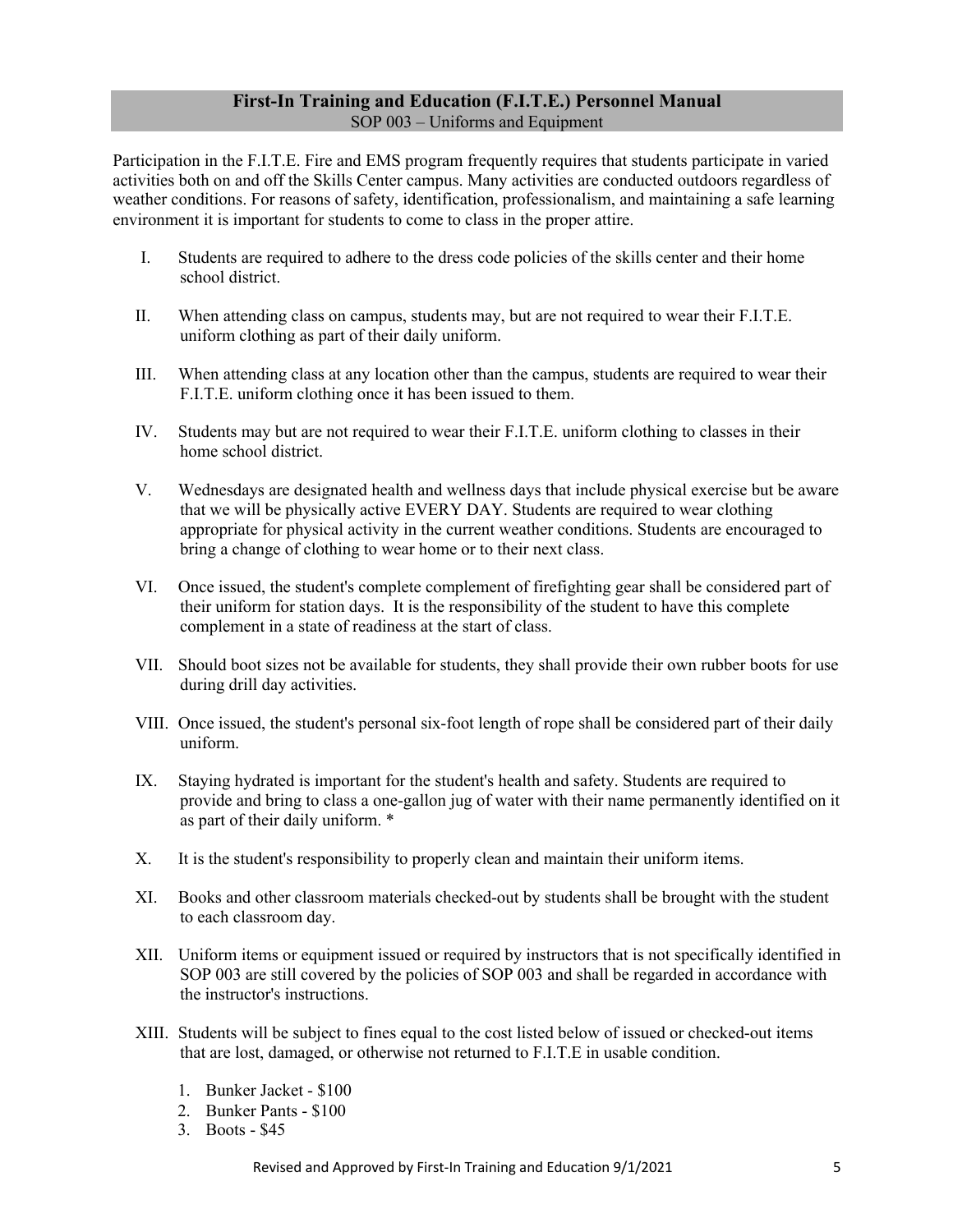- 4. Hood \$30
- 5. Helmet \$100
- 6. Gear Bag \$50
- 7. Text book \$100 (each)

NOTE: Funds are available from the Skill Center "Barrier Funds" program to assist with purchase of items that are not issued by F.I.T.E. as needed. Please contact your Skill Center for more information.

I complex in the Uniform and have read, understand, and will comply with the Uniform and Attire policy of First-In Training and Education's Fire and EMS program.

| Student Signature: | Date: |  |
|--------------------|-------|--|
|                    |       |  |
| Parent/Guardian:   | Date: |  |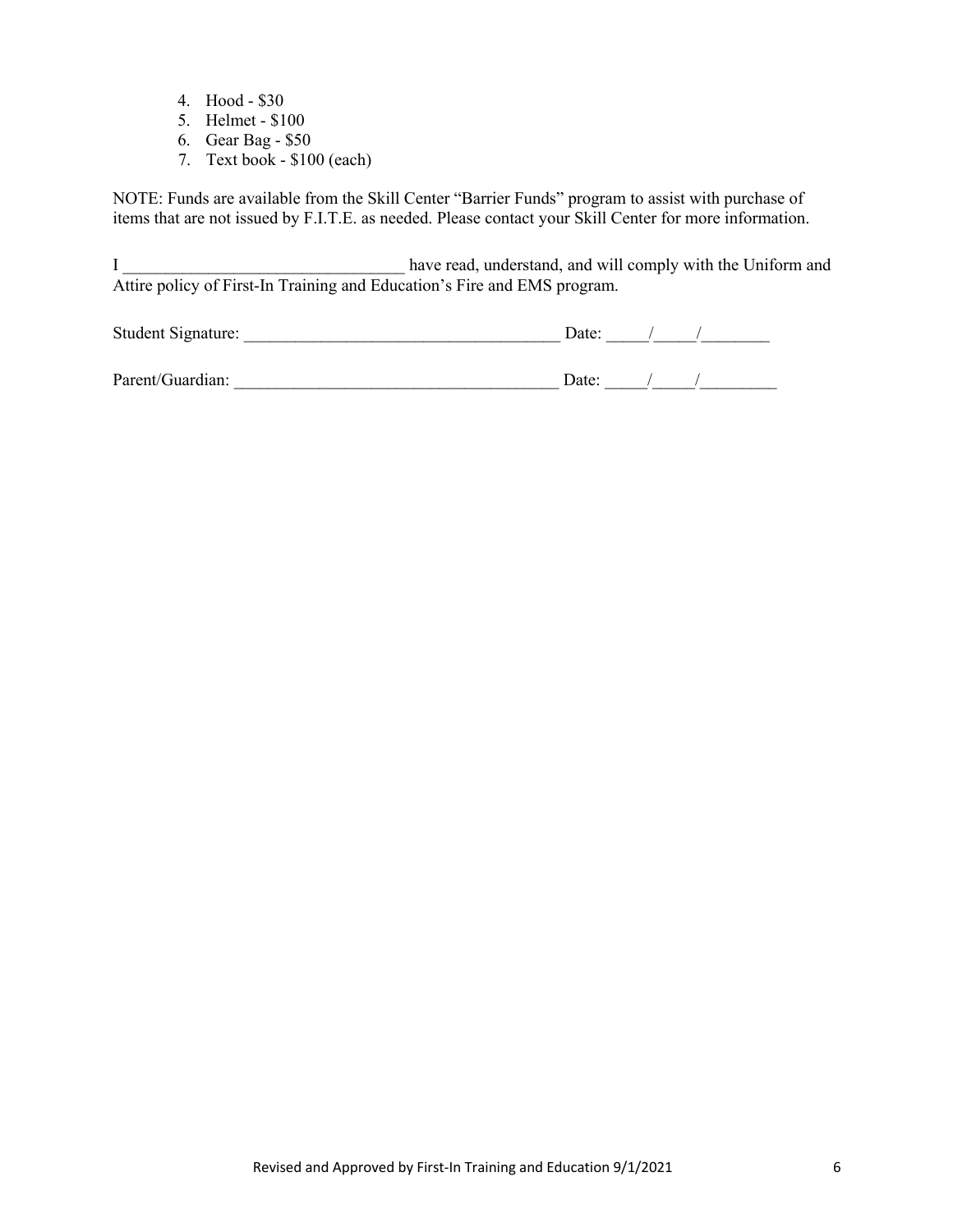# **First-In Training and Education (F.I.T.E.) Personnel Manual**  SOP 004 – Safety

The F.I.T.E. Fire and EMS program is a fun, hands-on class that involves the students learning and performing may of the same skills as are required of full-time firefighters. These activities are conducted in a controlled environment supervised by qualified instructors, but the students also have an important safety role to play. Safety requires discipline, attention to detail, and empowering everyone to speak up when there are safety concerns. The result is that all of the students enjoy a unique experience and develop a better understanding of the demands of the fire service.

- I. I will respect my instructors and follow their instructions.
- II. I will speak up when I have concerns or do not understand instructions.
- III. I will not engage in "horseplay" or pranks.
- IV. I will not engage in "freelancing," performing tasks that I have not been assigned to do.
- V. I will utilize the "buddy system" anytime we are engaging in activities outside of the classroom.
- VI. I will wear the level of personal protective equipment (PPE) designated by the instructors for all activities.
- VII. I will promptly inform my instructors of any injuries, medical conditions, or physical limitations that I have that may impact my health or safety, or occur/develop during class.
- VIII. I will prepare for physical activity by coming to class well hydrated.
- IX. I will contribute to the culture of safety with my attitude and actions.

I have read, understand, and embrace the safety policy of First-In Training and Education's Fire and EMS program.

| Student Signature: | Date: |
|--------------------|-------|
|                    |       |
| Parent/Guardian:   | Date: |